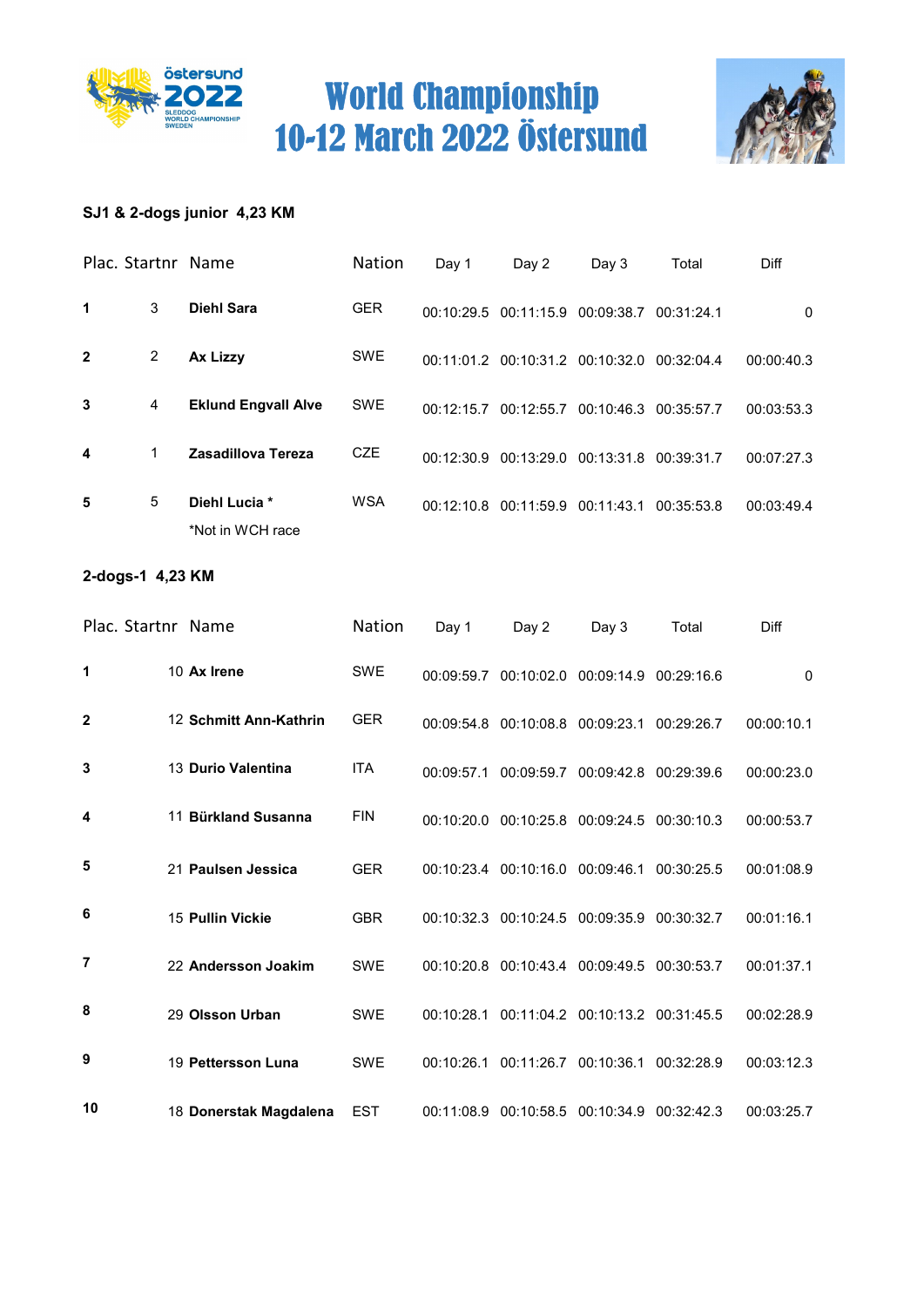



### 2-dogs-1 4,23 KM

|    | Plac. Startnr Name   | Nation     | Day 1      | Day 2                 | Day 3                                       | Total                 | Diff       |
|----|----------------------|------------|------------|-----------------------|---------------------------------------------|-----------------------|------------|
| 11 | 26 Musil Tanja       | <b>AUT</b> |            | 00:10:59.3 00:11:30.1 |                                             | 00:10:43.4 00:33:12.8 | 00:03:56.2 |
| 12 | 28 Nettuno Guiseppe* | <b>ITA</b> |            |                       | 00:11:39.6 00:11:33.4 00:10:48.2 00:34:01.2 |                       | 00:04:44.6 |
| 13 | 23 Bizien Alexandre  | <b>FRA</b> |            | 00:12:02.4 00:12:22.1 | 00:11:26.9                                  | 00:35:51.4            | 00:06:34.8 |
| 14 | 17 Guilcher Laurent  | <b>FRA</b> | 00:12:34.1 | 00:12:54.7            | 00:11:02.0                                  | 00:36:30.8            | 00:07:14.2 |
| 15 | 27 Le Page Anna      | <b>FRA</b> | 00:12:47.7 |                       | 00:12:36.8 00:12:01.6 00:37:26.1            |                       | 00:08:09.5 |
| 16 | 16 Piani Isabella    | <b>ITA</b> | 00:13:31.0 |                       | 00:15:08.4 00:14:49.0                       | 00:43:28.4            | 00:14:11.8 |
|    | 24 Schep Melanie     | <b>NED</b> | 00:25:22.7 | 00:12:30.6            | <b>DNF</b>                                  | <b>DNF</b>            | <b>DNF</b> |
|    | 20 Surowka Alicja    | <b>POL</b> | 00:09:54.1 | 00:11:09.0            | <b>DNS</b>                                  | <b>DNF</b>            | <b>DNF</b> |
|    | 14 Pribula Igor      | <b>SVK</b> |            | 00:11:11.4 00:11:38.8 | <b>DNS</b>                                  | <b>DNF</b>            | <b>DNF</b> |
|    | 25 Andersson Markus  | <b>SWE</b> | 00:12:07.1 | <b>DNS</b>            |                                             | <b>DNF</b>            | <b>DNF</b> |

\*Startnr 28 WSA RR 1.8.16/1.8.17 2022-03-10

#### 2-dogs-2 4,23 KM

| Plac. Startnr Name |                        | <b>Nation</b> | Day 1      | Day 2 | Day 3                                       | Total      | Diff       |
|--------------------|------------------------|---------------|------------|-------|---------------------------------------------|------------|------------|
| 1                  | 34 Olivier Gilles      | <b>BEL</b>    |            |       | 00:13:31.2 00:13:12.2 00:12:22.4 00:39:05.8 |            | 0          |
| $\mathbf{2}$       | 32 Hodgson Matt        | <b>GBR</b>    |            |       | 00:13:30.3 00:14:04.2 00:13:02.4 00:40:36.9 |            | 00:01:31.1 |
| 3                  | 33 Biagiotti Francesco | <b>ITA</b>    |            |       | 00:14:36.6 00:13:59.0 00:13:47.6 00:42:23.2 |            | 00:03:17.4 |
| 4                  | 35 Hermans Melissa     | <b>SWE</b>    | 00:13:50.3 |       | $00:14:50.8$ $00:14:29.6$                   | 00:43:10.7 | 00:04:04.9 |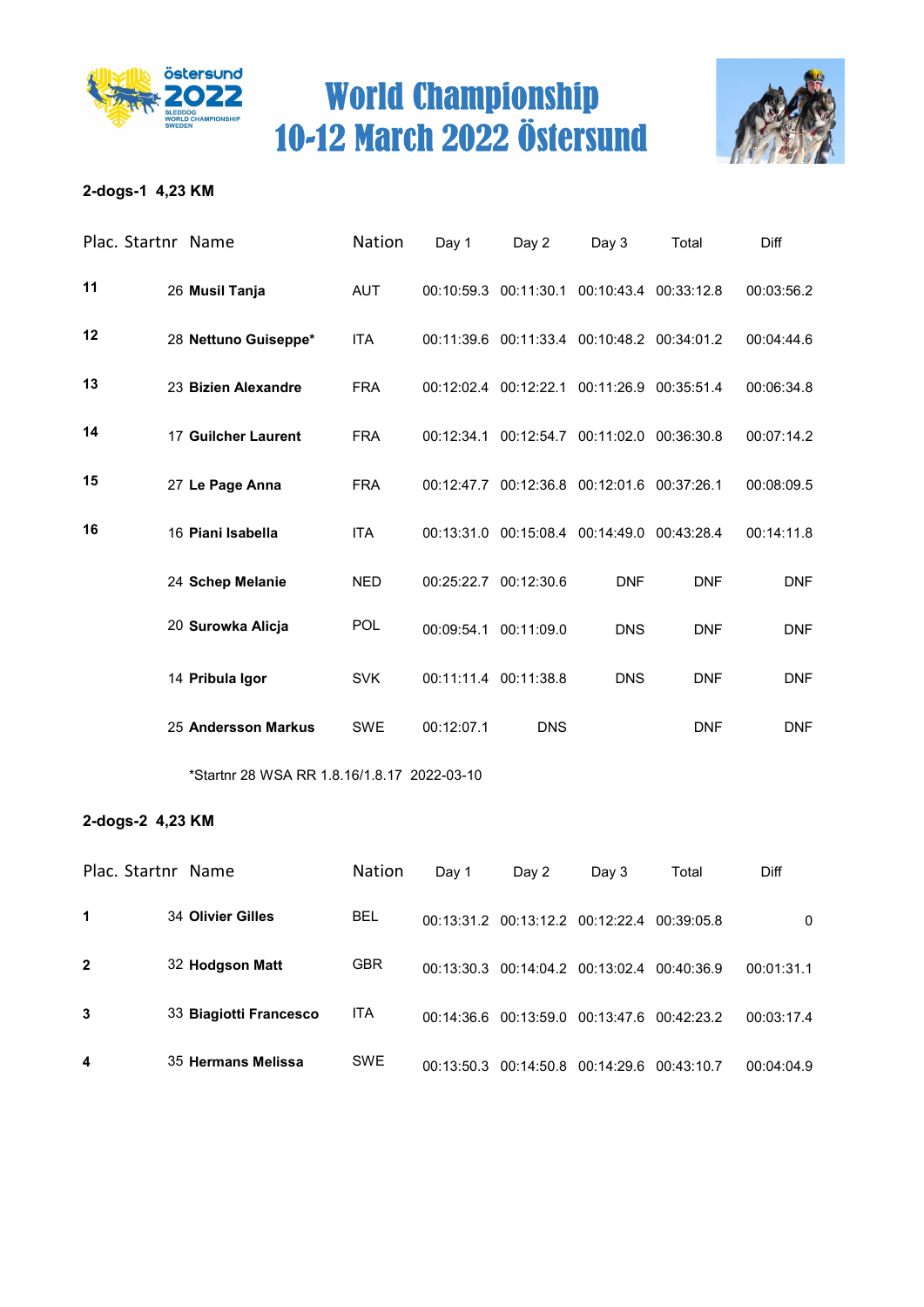



### 4-dogs-1 8,20 km

| Plac. Startnr Name |                          | Nation     | Day 1 | Day 2                                          | Day 3 | Total | Diff        |
|--------------------|--------------------------|------------|-------|------------------------------------------------|-------|-------|-------------|
| 1                  | 63 Spampanato Nabila     | <b>ITA</b> |       | 00:18:30.1 00:18:54.3 00:17:35.8 00:55:00.2    |       |       | $\mathbf 0$ |
| $\boldsymbol{2}$   | 41 Joosten Mariet        | <b>NED</b> |       | 00:18:30.6 00:18:49.3 00:17:57.7 00:55:17.6    |       |       | 00:00:17.4  |
| 3                  | 62 Pullin Vickie         | <b>GBR</b> |       | 00:19:06.3 00:19:06.9 00:18:31.4 00:56:44.6    |       |       | 00:01:44.4  |
| 4                  | 44 Pyykkö Tarja          | SWE        |       | 00:19:12.9 00:20:03.3 00:18:05.7 00:57:21.9    |       |       | 00:02:21.7  |
| 5                  | 40 Bürkland Susanna      | <b>FIN</b> |       | 00:19:24.0 00:19:34.4 00:19:06.0 00:58:04.4    |       |       | 00:03:04.2  |
| 6                  | 58 Strand Veronica*      | <b>NOR</b> |       | 00:19:08.2 00:20:14.2 00:19:12.6 00:58:35.0    |       |       | 00:03:34.8  |
| 7                  | 54 Tuckey Matt           | <b>GBR</b> |       | 00:19:58.8 00:20:07.7 00:19:47.0 00:59:53.5    |       |       | 00:04:53.3  |
| 8                  | 59 Jansson Pär           | <b>SWE</b> |       | 00:19:45.1 00:20:42.4 00:19:28.7 00:59:56.2    |       |       | 00:04:56.0  |
| 9                  | 45 Pateman Paul          | <b>GBR</b> |       | 00:20:31.4 00:20:39.4 00:19:31.2 01:00:42.0    |       |       | 00:05:41.8  |
| 10                 | 47 Delnevo Ugo           | <b>ITA</b> |       | 00:20:39.1  00:20:46.5  00:19:43.8  01:01:09.4 |       |       | 00:06:09.2  |
| 11                 | 43 Eikevik Atle          | <b>NOR</b> |       | 00:20:14.5 00:20:34.8 00:20:24.6 01:01:13.9    |       |       | 00:06:13.7  |
| 12                 | 42 Brutscher Marina      | <b>GER</b> |       | 00:20:05.6 00:20:54.4 00:20:33.2 01:01:33.2    |       |       | 00:06:33.0  |
| 13                 | 49 Bom Lonneke           | <b>NED</b> |       | 00:21:07.8 00:21:40.0 00:20:33.6 01:03:21.4    |       |       | 00:08:21.2  |
| 14                 | 52 Verla Sophie          | <b>NOR</b> |       | 00:21:59.4  00:21:04.4  00:20:37.4  01:03:41.2 |       |       | 00:08:41.0  |
| 15                 | 61 Lindahl Therese       | SWE        |       | 00:20:39.9 00:22:20.2 00:20:48.1 01:03:48.2    |       |       | 00:08:48.0  |
| 16                 | 50 Van Nistelrooy Walter | <b>NED</b> |       | 00:22:23.0 00:22:25.1 00:20:30.0 01:05:18.1    |       |       | 00:10:17.9  |
| 17                 | 55 Israelsson Helene     | SWE        |       | 00:22:09.3 00:22:19.2 00:20:57.2 01:05:25.7    |       |       | 00:10:25.5  |
| 18                 | 65 Gibson Holly          | <b>GBR</b> |       | 00:21:42.4 00:22:17.0 00:21:55.4 01:05:54.8    |       |       | 00:10:54.6  |
| 19                 | 56 Dennison Nicola       | <b>NZL</b> |       | 00:21:22.9 00:23:13.7 00:21:28.1 01:06:04.7    |       |       | 00:11:04.5  |
| 20                 | 46 Zasadil Roman         | <b>CZE</b> |       | 00:24:09.5 00:23:58.3 00:21:59.6 01:10:07.4    |       |       | 00:15:07.2  |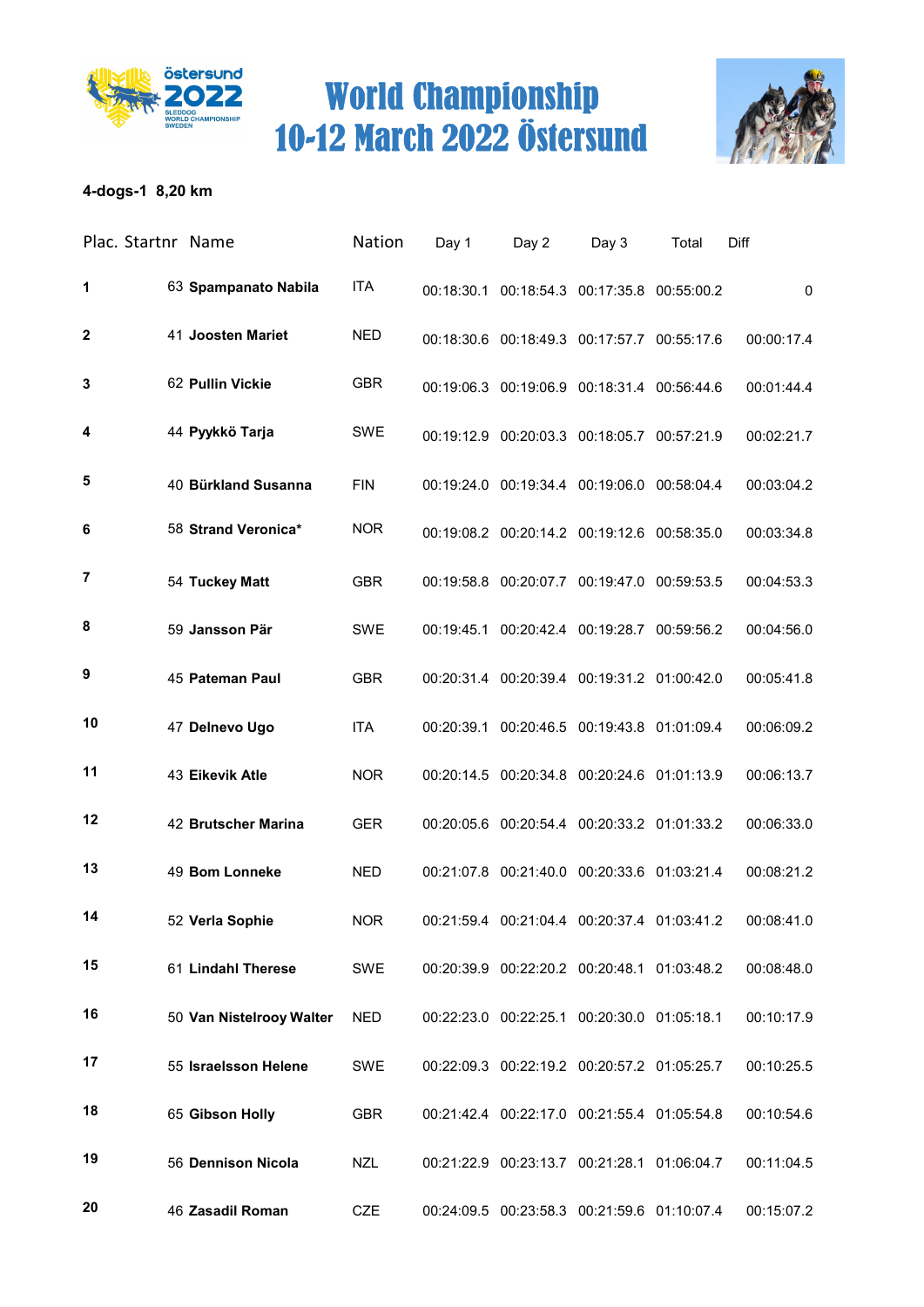



### 4-dogs-1 8,20 km

|    | Plac. Startnr Name | <b>Nation</b> | Day 1      | Day 2                                       | Day 3      | Total      | <b>Diff</b> |
|----|--------------------|---------------|------------|---------------------------------------------|------------|------------|-------------|
| 21 | 51 Cantu Sabrina   | <b>GER</b>    |            | 00:24:13.4 00:24:43.6 00:22:37.9 01:11:34.9 |            |            | 00:16:34.7  |
| 22 | 48 Chanas Peter    | <b>SVK</b>    |            | 00:34:29.4 00:37:06.8 00:34:21.2 01:45:57.4 |            |            | 00:50:57.2  |
|    | 57 Ångström Pia    | <b>SWE</b>    |            | 00:21:17.6 00:22:40.4                       | <b>DNS</b> | <b>DNF</b> |             |
|    | 64 Surowka Alicja  | <b>POL</b>    | 00:19:58.1 | <b>DNS</b>                                  |            | <b>DNF</b> |             |
|    |                    |               |            |                                             |            |            |             |

\*Startnr 58 WSA RR 2.2.4 2022-03-10

### 4-dogs-2 8,20 km

| Plac. Startnr Name |                              | <b>Nation</b> | Day 1      | Day 2      | Day 3                            | Total      | Diff       |
|--------------------|------------------------------|---------------|------------|------------|----------------------------------|------------|------------|
| 1                  | 70 Ewald Rolf                | <b>GER</b>    | 00:26:48.0 |            | 00:26:21.6 00:26:39.3 01:19:48.9 |            | 0          |
| $\mathbf{2}$       | <b>Benois Jonathan</b><br>71 | <b>BEL</b>    | 00:30:15.9 |            | 00:30:01.0 00:26:44.5            | 01:27:01.4 | 00:07:12.5 |
| 3                  | 77 Biagiotti Francesco       | <b>ITA</b>    | 00:30:24.0 | 00:30:14.4 | 00:30:59.5                       | 01:31:37.9 | 00:11:49.0 |
| 4                  | 76 Gradin Lasse              | <b>SWE</b>    | 00:33:21.3 | 00:35:19.4 | 00:34:07.0 01:42:47.7            |            | 00:22:58.8 |
| 5                  | 75 Hotz Reto                 | <b>SUI</b>    | 00:46:31.1 | 00:45:57.7 | 00:43:04.4 02:15:33.2            |            | 00:55:44.3 |
|                    | 72 Narusson Alvar            | <b>EST</b>    | 00:35:35.7 | 00:36:41.1 | <b>DNS</b>                       | <b>DNF</b> | <b>DNF</b> |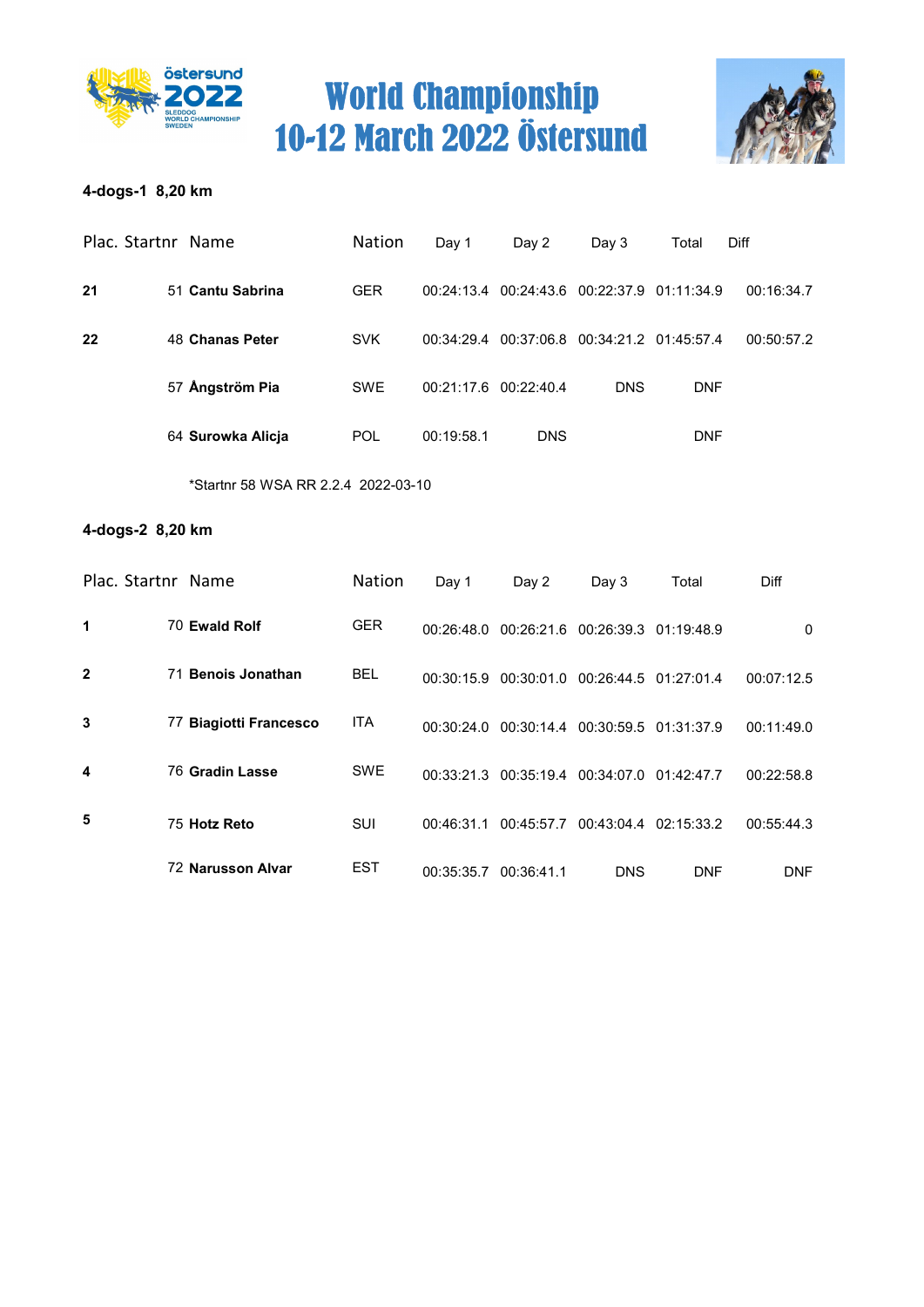



### SJ2D 12,40 km

| Plac. Startnr Name |                          | Nation     | Day 1      | Day 2                                       | Day $3$                          | Total | Diff       |
|--------------------|--------------------------|------------|------------|---------------------------------------------|----------------------------------|-------|------------|
| 1                  | 82 Demmelbauer Katharina | <b>GER</b> | 00:31:48.0 |                                             | 00:34:40.6 00:32:19.8 01:38:48.4 |       | $\Omega$   |
| $\mathbf{2}$       | 84 Viira Silver          | <b>EST</b> | 00:33:01.0 |                                             | 00:33:16.3 00:34:03.6 01:40:20.9 |       | 00:01:32.5 |
| 3                  | 81 Stefan Igor           | <b>SVK</b> |            | 00:33:23.3 00:35:07.9 00:33:02.0 01:41:33.2 |                                  |       | 00:02:44.8 |
| 4                  | 80 Bürkland Erkki        | <b>FIN</b> | 00:35:45.5 |                                             | 00:35:55.3 00:33:07.4 01:44:48.2 |       | 00:05:59.8 |
| 5                  | 83 Boyum Geir            | <b>NOR</b> |            | 00:35:03.8 00:36:09.2 00:35:03.5 01:46:16.5 |                                  |       | 00:07:28.1 |
| 6                  | 79 Isacsson Sande Frida  | <b>SWE</b> | 00:37:46.7 | 00:38:22.7                                  | 00:36:36.2 01:52:45.6            |       | 00:13:57.2 |
| 7                  | 85 Willenfeld Tova-Liza  | <b>SWE</b> | 00:37:37.0 |                                             | 00:39:11.6 00:38:35.4 01:55:24.0 |       | 00:16:35.6 |
| 8                  | 86 Hillborg Petter       | SWE        |            | 01:15:33.8 00:43:50.0 00:43:33.7 02:42:57.5 |                                  |       | 01:04:09.1 |

#### SJM-1 12,40 km

| Plac. Startnr Name |                     | <b>Nation</b> | Dav 1 | Dav 2                                       | Dav 3 | Total | Diff       |
|--------------------|---------------------|---------------|-------|---------------------------------------------|-------|-------|------------|
|                    | 87 Neger Jan        | <b>SVK</b>    |       | 00:31:53.2 00:35:22.5 00:32:51.9 01:40:07.6 |       |       | 0          |
|                    | 89 Reistetter Roman | <b>SVK</b>    |       | 00:35:23.7 00:36:23.3 00:34:27.9 01:46:14.9 |       |       | 00:06:07.3 |

#### SJW 12,40 km

| Plac. Startnr Name |                        | <b>Nation</b> | Day 1      | Day 2                                       | Day 3                            | Total      | Diff       |
|--------------------|------------------------|---------------|------------|---------------------------------------------|----------------------------------|------------|------------|
| 1                  | 91 Sande Maja-Lina     | <b>SWE</b>    |            | 00:34:12.5 00:33:40.6 00:32:27.2 01:40:20.3 |                                  |            | 0          |
| $\mathbf{2}$       | 93 Lindblom Lisa       | <b>SWE</b>    | 00:35:51.6 |                                             | 00:37:10.4 00:34:10.3 01:47:12.3 |            | 00:06:52.0 |
| 3                  | 92 Reistetterova Carla | <b>SVK</b>    | 00:36:57.3 |                                             | 00:38:35.3 00:36:21.9            | 01:51:54.5 | 00:11:34.2 |
| 4                  | 95 Lindblom Hanna      | <b>SWE</b>    | 00:38:57.0 |                                             | 00:41:18.3 00:37:45.0            | 01:58:00.3 | 00:17:40.0 |
| 5                  | 94 Mårtensson Sara     | <b>SWE</b>    | 00:57:11.6 | 00:57:09.1                                  | 00:56:37.3                       | 02:50:58.0 | 01:10:37.7 |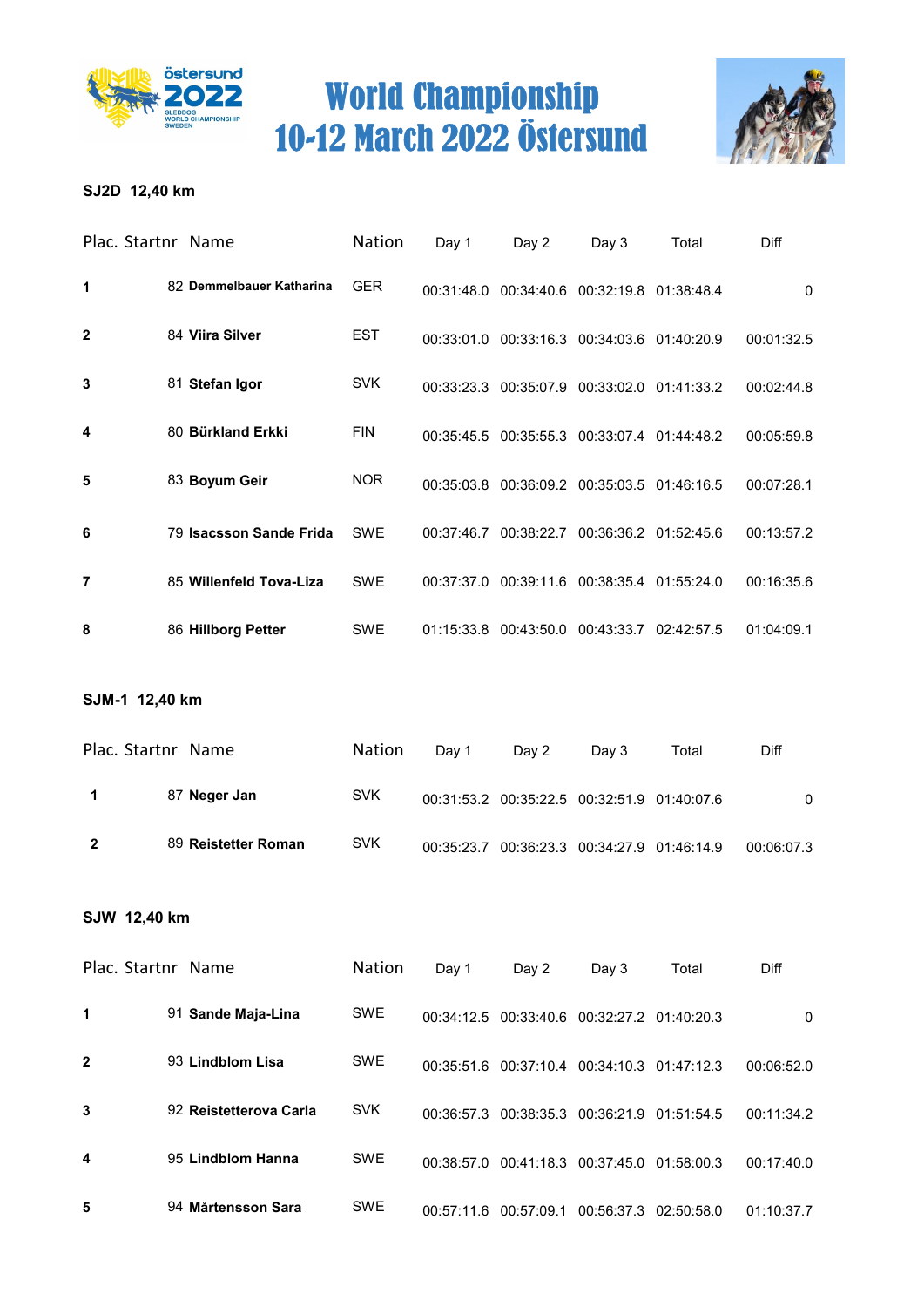



### 6-dogs-1 12,40 km

|                  | Plac. Startnr Name |                                           | Nation     | Day 1      | Day 2                                          | Day 3                            | Total      | Diff        |
|------------------|--------------------|-------------------------------------------|------------|------------|------------------------------------------------|----------------------------------|------------|-------------|
| 1                |                    | 100 Wlodarczyk Mikolja                    | <b>POL</b> |            | 00:28:50.1  00:29:31.4  00:29:06.7  01:27:28.2 |                                  |            | $\mathbf 0$ |
| $\boldsymbol{2}$ |                    | 112 Mäki-Arvela Sampsa                    | <b>FIN</b> |            | 00:29:42.1 00:31:11.6 00:29:57.7 01:30:51.4    |                                  |            | 00:03:23.2  |
| 3                |                    | 104 Piacentin-Filoni Olivia               | <b>ITA</b> |            | 00:30:15.4 00:31:28.5 00:30:58.1 01:32:42.0    |                                  |            | 00:05:13.8  |
| 4                |                    | 113 Antoniusson Maja*                     | SWE        |            | 00:30:35.2 00:32:27.4 00:30:56.2 01:33:58.8    |                                  |            | 00:06:30.6  |
| 5                |                    | 106 Reuter Thomas                         | <b>AUT</b> |            | 00:31:21.2 00:32:04.6 00:31:23.2 01:34:49.0    |                                  |            | 00:07:20.8  |
| 6                |                    | 107 Kivioja Lauri                         | <b>FIN</b> |            | 00:31:47.1 00:32:13.2 00:31:27.8 01:35:28.1    |                                  |            | 00:07:59.9  |
| 7                |                    | 115 Buvall Juhlander Camilla SWE          |            |            | 00:31:16.9 00:32:32.1 00:31:46.8 01:35:35.8    |                                  |            | 00:08:07.6  |
| 8                |                    | 110 Zelander Björn                        | <b>SWE</b> | 00:32:48.1 | 00:33:10.1 00:32:11.1 01:38:09.3               |                                  |            | 00:10:41.1  |
| 9                |                    | 116 Jansson Annika                        | <b>SWE</b> |            | 00:31:44.5 00:34:12.3 00:32:14.3 01:38:11.1    |                                  |            | 00:10:42.9  |
| 10               |                    | 118 Van Steijn Anita                      | <b>NED</b> |            | 00:33:24.4 00:34:01.6 00:32:06.5 01:39:32.5    |                                  |            | 00:12:04.3  |
| 11               |                    | 109 Hermann Erle                          | <b>EST</b> | 00:34:50.1 |                                                | 00:32:55.2 00:35:06.2 01:42:51.5 |            | 00:15:23.3  |
| 12               |                    | 102 Martinez Lazaro                       | <b>ESP</b> |            | 00:35:01.0 00:36:06.7 00:33:30.1 01:44:37.8    |                                  |            | 00:17:09.6  |
| 13               |                    | 108 Schafer Nicole                        | SUI        |            | 00:37:09.6 00:34:23.1 00:33:44.6 01:45:17.3    |                                  |            | 00:17:49.1  |
| 14               |                    | Van Der Laan Van<br>111 Maastrigt Michael | <b>NED</b> |            | 00:35:35.3  00:37:19.2  00:35:18.3  01:48:12.8 |                                  |            | 00:20:44.6  |
| 15               |                    | 105 Teslo Gro                             | <b>NOR</b> |            | 00:50:07.7 00:41:36.7 00:38:22.9 02:10:07.3    |                                  |            | 00:42:39.1  |
|                  |                    | 103 Bott Philipp                          | <b>GER</b> | 00:32:09.1 | <b>DNS</b>                                     |                                  | <b>DNF</b> |             |

\* Startnr 113 WSA RR 2.2.2 2022-03-10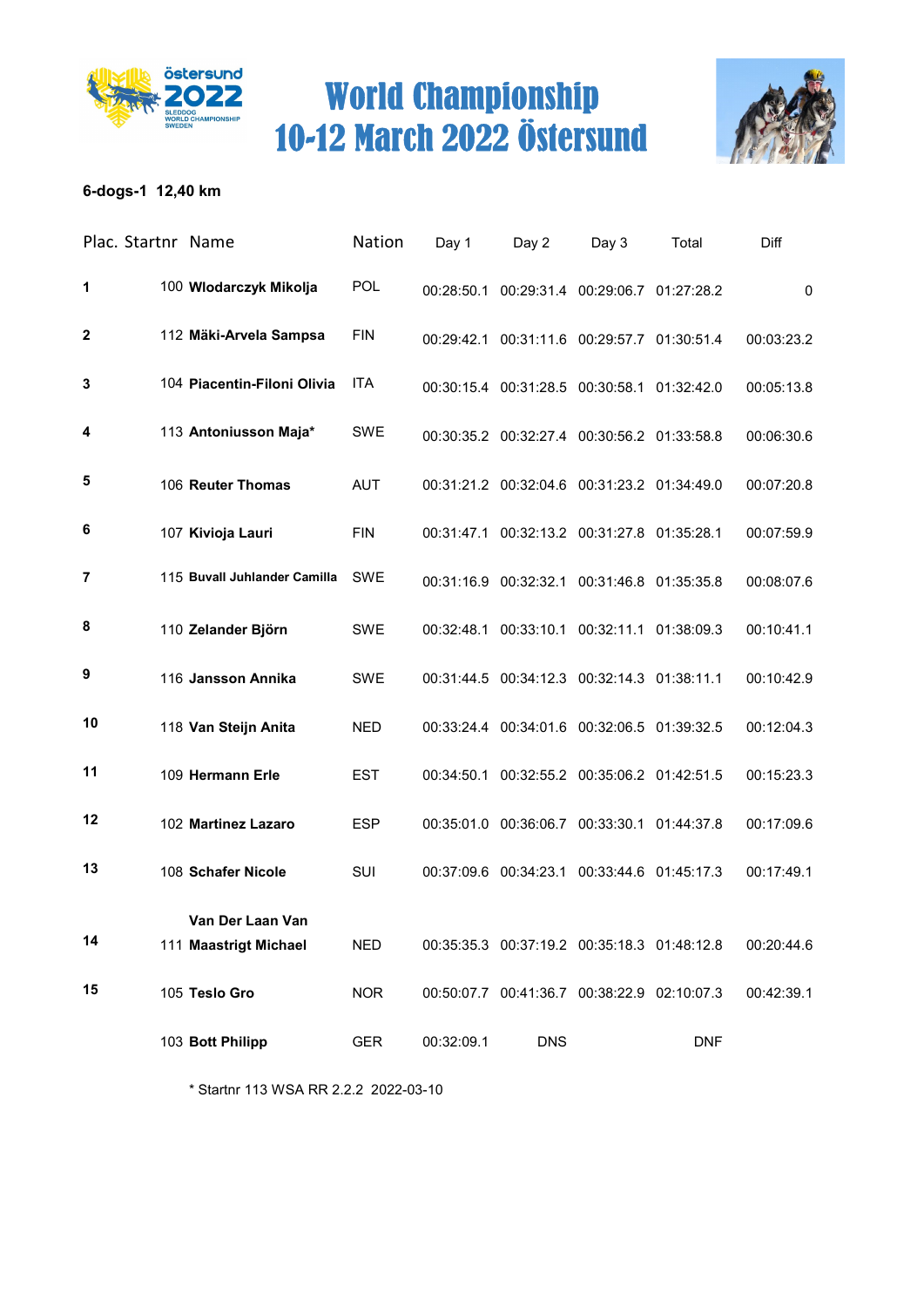



### 8-dogs-1 13.60 km

| Plac. Startnr Name |                                      | Nation        | Day 1                 | Day 2                                       | Day 3                            | Total      | Diff         |
|--------------------|--------------------------------------|---------------|-----------------------|---------------------------------------------|----------------------------------|------------|--------------|
| 1                  | 130 Merkel Angelika                  | <b>GER</b>    |                       | 00:31:02.5 00:32:00.1                       | 00:30:25.6 01:33:28.2            |            | $\mathbf{0}$ |
| $\mathbf{2}$       | 131 Glastra Roderrick                | <b>NED</b>    |                       | 00:32:08.0 00:32:57.2 00:31:20.9 01:36:26.1 |                                  |            | 00:02:57.9   |
| 3                  | 133 Markiel Michal                   | POL           |                       | 00:34:24.8 00:35:19.5 00:35:01.5 01:44:45.8 |                                  |            | 00:11:17.6   |
|                    | Van der Laan Van                     |               |                       |                                             |                                  |            |              |
| 4                  | 135 Maastrigt Gerrit *               | <b>NED</b>    |                       | 00:34:37.2 00:37:44.9 00:37:46.3 01:50:08.4 |                                  |            | 00:16:40.2   |
| 5                  | 132 Granqvist Malin                  | <b>SWE</b>    |                       | 00:37:56.5 00:37:56.8 00:36:00.0 01:51:53.3 |                                  |            | 00:18:25.1   |
| 6                  | 134 Le Page Emile                    | <b>FRA</b>    |                       | 00:37:34.8 00:41:28.7 00:37:51.3 01:56:54.8 |                                  |            | 00:23:26.6   |
| 7                  | 137 Auriol Jacques                   | <b>FRA</b>    | 00:46:04.2 00:48:06.7 |                                             | <b>DNS</b>                       | <b>DNF</b> | <b>DNF</b>   |
|                    | *Startnr 135 WSA RR 1.9.1 2022-03-11 |               |                       |                                             |                                  |            |              |
| UL-1 17.00 km      |                                      |               |                       |                                             |                                  |            |              |
| Plac. Startnr Name |                                      | <b>Nation</b> | Day 1                 | Day 2                                       | Day 3                            | Total      | Diff         |
| 1                  | 151 Logeais Patrick                  | <b>FRA</b>    | 00:39:53.0            |                                             | 00:40:41.5 00:39:21.6 01:59:56.1 |            | $\mathbf 0$  |

| $\mathbf{2}$ | 152 Filoni Fabrizio   | <b>ITA</b> |            | 00:39:09.6 00:42:37.5 00:40:19.0 02:02:06.1 |                                  |     | 00:02:10.0 |
|--------------|-----------------------|------------|------------|---------------------------------------------|----------------------------------|-----|------------|
| 3            | 154 Moolenaar Siebren | NED.       |            | 00:43:25.9 00:46:52.3 00:46:52.3 02:17:10.5 |                                  |     | 00:17:14.4 |
| 4            | 155 Low Line          | <b>NOR</b> | 00:50:26.4 |                                             | 00:52:08.7 00:49:51.1 02:32:26.2 |     | 00:32:30.1 |
|              | 150 Surowka Mateusz*  | POL        | 00:43:12.8 | <b>DNS</b>                                  |                                  | DNF |            |

\* Startnr 150 WSA RR 2.3.3 2022-03-10